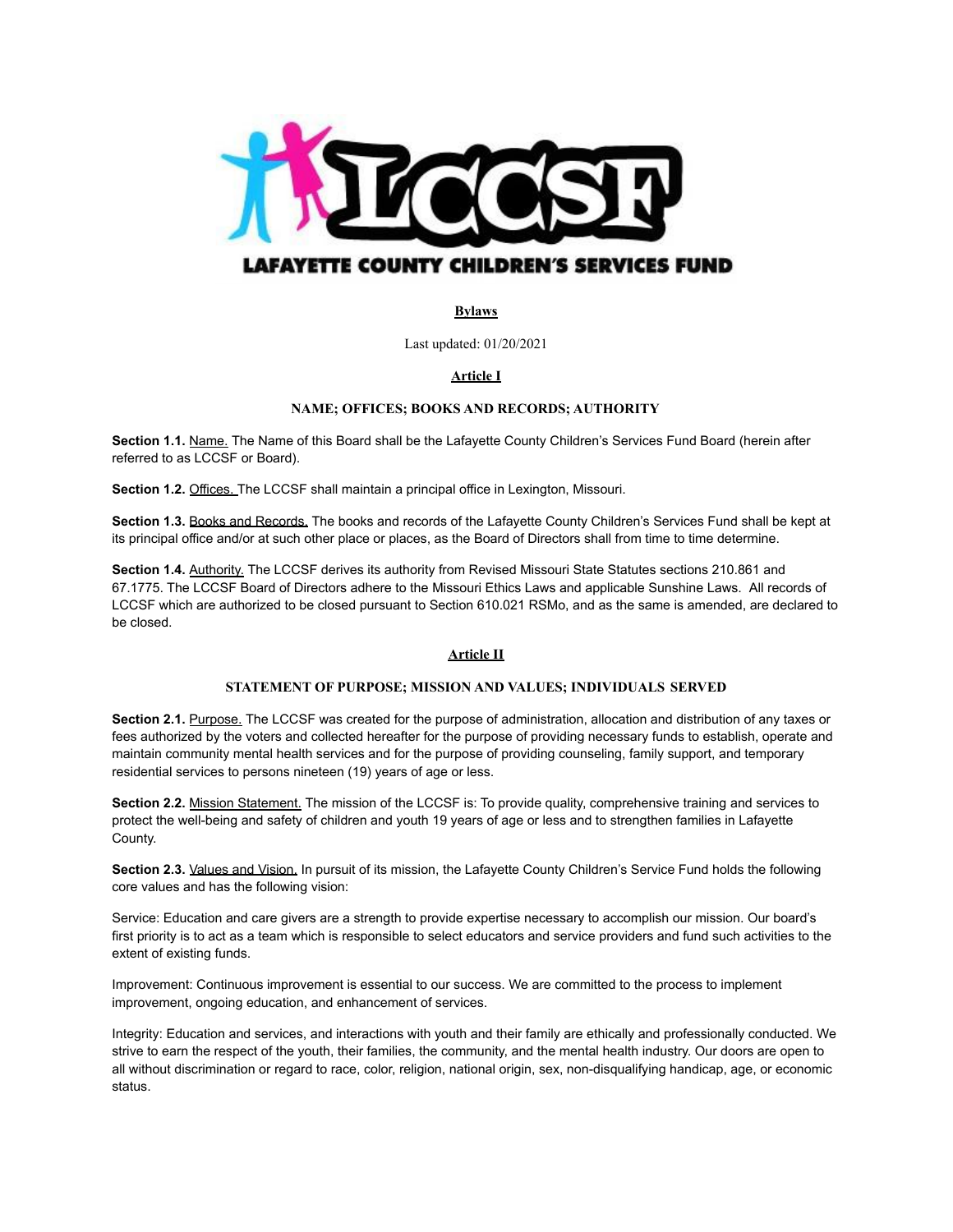Responsibility: Commitment to selection and use of only trained educators and service providers, avoidance of administrative overhead and unnecessary facility expenses, so that the tax payer's funds receive the most direct use for the youth and their families.

The Vision of the Lafayette County Children's Service Fund is: A community where all children of 19 years of age or less and their families of Lafayette County can reach their full potential in a supportive and nurturing environment.

**Section 2.4.** Individuals Served. Agencies funded through the LCCSF shall use funds to provide programs and services to the following individuals:

Residency. Services can only be provided to residents of Lafayette County, Missouri.

Age. Services can only be provided to children and youth nineteen (19) years old and younger.

## **Article III**

# **POWERS OF THE BOARD**

**Section 3.1**. The LCCSF shall administer and expend all funds generated pursuant to section 210.861 or sections 67.1775. The board shall maintain TEN (10) percent of the previous year's generated sales tax revenue.

The LCCSF has the power to contract or enter into agreement with any Agency/Program that meets the criteria set in these bylaws. The Board retains discretion to determine which applications should be approved for funding.

The disbursement of funds made in the exercise of the powers of the LCCSF may be audited by the Lafayette County Auditor. In addition, the Board may from time to time seek to engage an independent auditor to conduct an audit of disbursements.

**Section 3.2.** Executive Director/Coordinator. The Board may hire an Executive Director/Coordinator to carry out the policies of the Board. The Executive Director/Coordinator shall be the official custodian of the records. In the absence of an Executive Director/Coordinator, the Secretary shall be the custodian of records.

#### **Article IV**

## **MEETINGS**

**Section 4.1.** Attendance at Meetings. Attendance at each Board meeting is very important in order for the LCCSF to carry out its mission. Board members are expected to be present at 70% of the regularly scheduled board meetings. A Board member who is going to be absent from a Board meeting shall notify the Executive Director/Coordinator.

**Section 4.2.** Notice. Written notice stating the place, date, and time of any regular or special meeting of the Board of Directors shall be posted in at least two (2) physical locations on County property, including the Lafayette County Commissioner's Office and the designated meeting location, as well as made available on the LCCSF website. These public notices need to be posted for at least 24 hours prior to the scheduled meeting time, and must list the meeting's agenda. Should proper notice not be given, the meeting shall be cancelled in accordance with Missouri State Sunshine Laws.

**Section 4.3.** Agenda. The Executive Committee, and Executive Director, of the LCCSF shall prepare an agenda for each regular and special meeting of the Board. Board members may contact the Executive Director/Coordinator to request items to be put on the Board agenda.

**Section 4.4.** Quorum. A quorum for the transaction of business at any meeting of the Board shall consist of a majority vote of the Board members currently serving, not including vacancies. If less than a majority of the directors are present at any meeting, no votes or actions may be taken. Proxy votes will not be used by the Board to ensure a quorum.

**Section 4.5.** Manner of Acting. The act of the majority of the Board members present at a meeting of the Board at which a quorum is present shall be the act of the Board, unless the affirmative vote of a greater number is required by law or by these bylaws.

**Section 4.6.** Emergency Voting. As permitted by Section 610.020, subsection 4, when it is necessary to hold a meeting on less than twenty-four hours' notice, or at a place that is not reasonably accessible to the public, or at a time that is not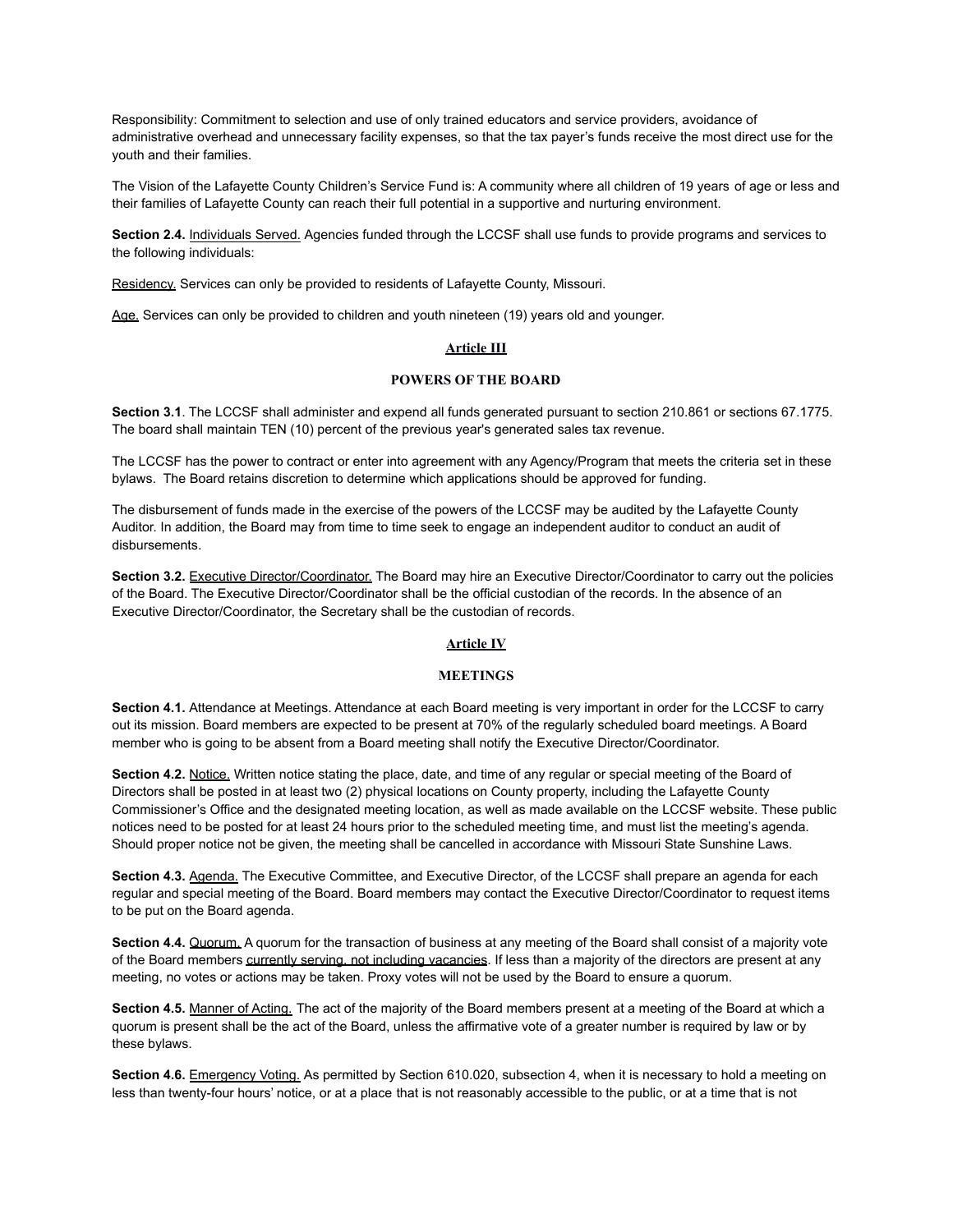reasonably convenient to the public, the nature of the good cause justifying that departure from the normal requirements shall be stated in the minutes.

**Section 4.7.** Public Meetings, Records and Custodian of Records. All meetings and records of the Board shall be open to the public, except as otherwise authorized to be closed under the provisions of Chapter 610, RSMo as amended, the Sunshine Law. The Executive Director/Coordinator shall be the custodian of the records of the LCCSF.

### **ARTICLE V**

#### **BOARD MEETINGS**

**Section 5.1.** Appointment and Qualifications. The County Commission shall appoint all Board members. The LCCSF shall consist of nine (9) appointed members. All appointees and board members must be registered voters and residents of Lafayette County, Missouri for a period of no less than one (1) year. All board members shall be appointed to serve for a term of three years, except that of the first board appointed, three members shall be appointed for one-year terms, three members for two-year terms and three members for three-year terms. Board members may be reappointed.

**Section 5.2.** Terms. Unless appointed to complete the term of another Board member, all Board members shall be appointed to serve for a term of three (3) years, effective January 1<sup>\*</sup>. Board members may be reappointed at the discretion of the County Commission.

**Section 5.3.** Removal from Office. The County Commission holds the power and authority not to re-appoint any board member when their term expires. If it is discovered that a board member is serving in a capacity with a funded Agency/Program that constitutes a conflict of interest, the board member will be asked to end that relationship immediately or immediately submit their resignation from the LCCSF.

**Section 5.4.** Vacancies. Vacancies in the board occasioned by resignations or otherwise shall be reported to the County Commission.

**Section 5.5.** Compensation. The Board shall not receive compensation for their services, but may be reimbursed for their actual and necessary expenses, in accordance with section 210.861 RSMo.

**Section 5.6.** Qualification. No member of the Board shall serve on the governing body, have a financial interest in, or be employed by any Agency/Program which is a recipient of funding.

#### **Article VI**

#### **COMMITTIEES**

**Section 6.1.** Standing or Ad Hoc Committees. The Chair of the Board, by resolution, may establish one or more standing committees or Ad Hoc committees as deemed necessary. Membership on a committee shall not exceed a majority membership of the Board. All committees must be chaired by a member of the Board.

**Section 6.2.** Authority, A standing committee or ad hoc committee shall undertake advisory and administrative functions only, and no such committee shall have or exercise the authority of the board of directors in the management of the LCCSF.

**Section 6.3.** Names and Descriptions of Standing Committees. In addition to any other standing committee authorized by resolution pursuant to Section 6.1 hereof, there shall be the following standing committees, each with the responsibilities as set out, thus:

*Officers – Executive Committee:* Chaired by the Chair, includes the Vice Chair, Treasurer and Secretary,

or other member of the board as deemed necessary. The committee shall have the responsibility to make

decisions in emergency circumstances, subject to affirmation of the Board at subsequent meetings.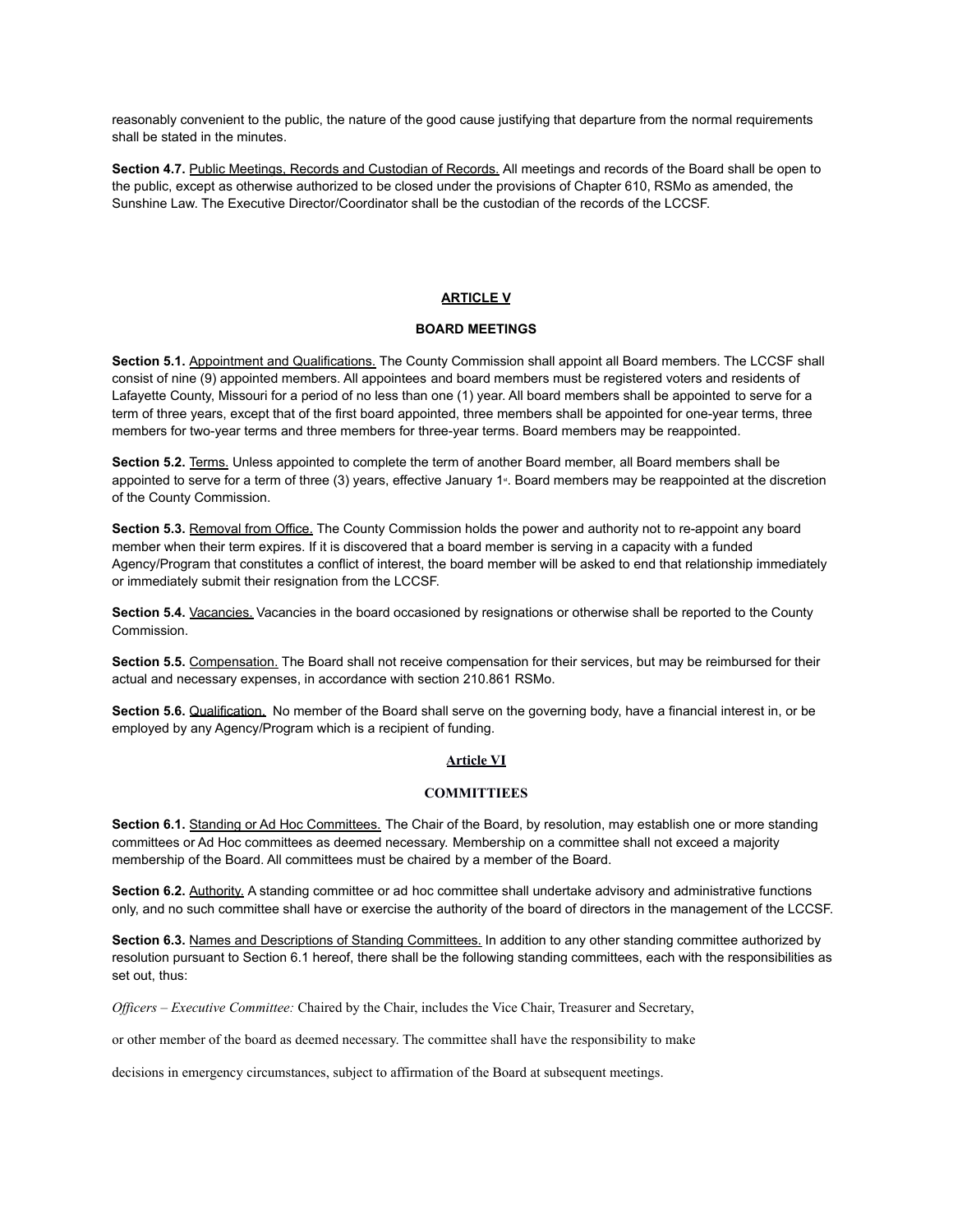*Finance/Budget Committee:* Chaired by the Treasurer, or other member of the board in the absence of a Treasurer, includes not less than two additional members and the Executive Director/Coordinator. The committee shall provide financial oversight of the LCCSF. Task areas include but are not limited to budgeting and financial planning, financial reporting, and the creation and monitoring of internal controls and accountability policies. The committee will report to the Board all findings and will make recommendations for action based on those findings.

*Ad Hoc:* Additional committees may be appointed as Ad Hoc, and then disbanded as the committee work is completed. Chairs of the committees may be shared or traded, but shall be held by members of the Executive Committee.

# **ARTICLE VII**

### **OFFICERS**

**Section 7.1.** Number. The Board shall elect a chairperson, vice chair, treasurer, secretary, and such other officers, as it deems necessary for its membership.

**Section 7.2.** Chairperson. The Chairperson of the LCCSF shall preside at all meetings of the Board of Directors. The Chairperson shall further the mission, vision, and strategic direction of the LCCSF and be the official spokesperson for the LCCSF. The Chairperson shall hold board members accountable for the work of the LCCSF. The Chairperson shall work with the Executive Director/Coordinator to prepare monthly agendas and reports for the Board and to conduct business transactions approved by the LCCSF. The Chairperson, or any other officer so authorized by resolution of the Board, shall have the power to sign contracts or Memorandum of Agreements. The Chairperson shall assign members to committees. The Chairperson is authorized to sign checks authorized by the Board of Directors. The Chairperson shall perform other duties as deemed necessary or appropriate.

**Section 7.3.** Vice Chair. The Vice Chair will be designated as the immediate subordinate to the Chairperson and will serve as the Chairperson in their absence. The Vice Chair will act for and assist the Chairperson. In the absence of the Chairperson, the Vice Chair shall have the power to sign contracts, or Memorandum of Agreements, and shall have the authority to sign checks.

In the absence of the Chairperson, the Vice Chair shall preside at meetings of the Board of Directors. The Vice Chair shall perform other duties as deemed necessary or appropriate.

**Section 7.4.** Treasurer. The Treasurer shall attend all Board meetings and maintain knowledge of the organization and personal commitment to its goals and objectives. The Treasurer shall keep an accurate written account of all monies. The Treasurer shall serve as the Chair of the Finance Committee, if one is established, and manage the Board's review of and action related to the Board's financial responsibilities. The Treasurer shall ensure that appropriate financial reports are made available to the Board on a timely basis. They shall present an annual budget to the Board for approval and review the annual audit and answer Board member questions about the audit.

As pursuant to RSMo 210.861.2., before taking office, the Treasurer shall furnish a surety bond or comparable insurance coverage for theft, misappropriation, mismanagement, or other acts, in an amount to be determined and in a form to be approved by the board, for the faithful performance of his or her duties and faithful accounting of all moneys that may come into his or her hands. The Treasurer shall enter into the surety bond or comparable insurance coverage with a surety company or insurer authorized to do business in Missouri, and the cost of such bond or comparable insurance coverage shall be paid by the board of directors.

**Section 7.5.** Secretary. The Secretary of LCCSF shall attend all Board meetings and ensure that a written record of the Board and all Committees and Sub-Committees is maintained as required by law. If the Secretary is unable to attend the Board meeting, they shall give immediate notice to the Executive Director/Coordinator to make necessary arrangements to appoint a member to take minutes for that meeting. The Secretary shall make available a draft copy of minutes within 72 hours of the Board meeting. In the absence of the Chairperson and Vice Chair, the Secretary shall preside at meetings of the Board of Directors. The Secretary shall perform other duties as deemed necessary or appropriate.

**Section 7.6.** Terms. The terms of each officer shall be for two (2) years from the election at the January meeting of the Board. Officers may be re-elected.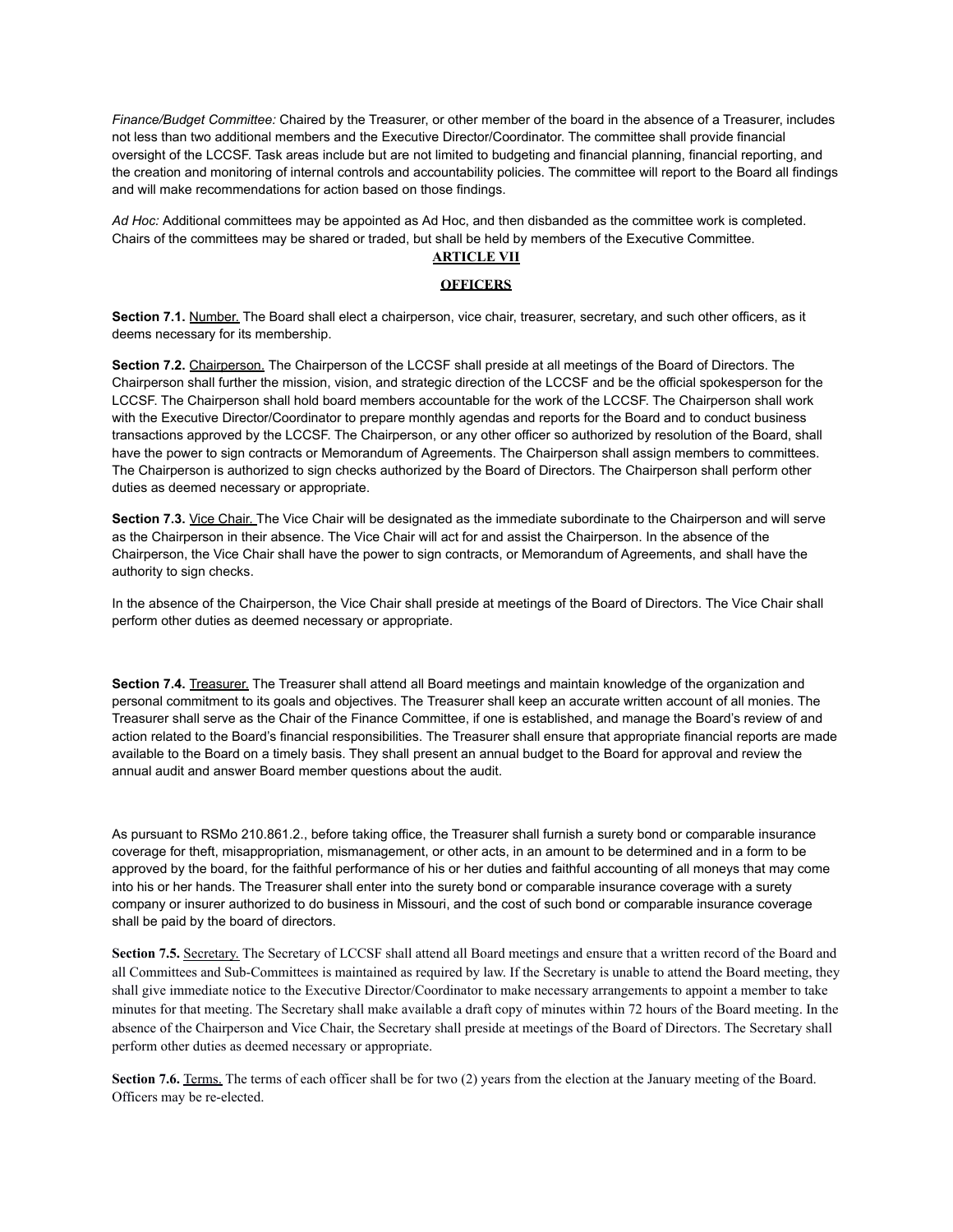**Section 7.7.** Election. Nominations are made for officer positions at the January Board meeting, starting with the Chair. The nominee receiving the majority of votes shall be the officer. In the case of only one (1) nomination, the majority vote of the Board shall determine the officer.

**Section 7.8.** Removal from Office. Any officer may be removed for cause during a term of office by two-thirds (2/3) vote of all members of the Board upon due and reasonable notice and hearing. Inefficiency, violation of the law or rules governing the LCCSF, or physical or mental conditions that incapacitate such officer from performing the duties of the office, shall be cause for removal from office.

**Section 7.9.** Vacancies. The Board at the next available meeting of the Board shall fill a vacancy in any office, however arising. An officer elected to fill a vacancy shall serve for the unexpired term of such officer's predecessor in office.

**Section 7.10.** Required Signatures. Two signatures from the Chairperson, Vice Chair, Treasurer, Secretary and/or other board member who is authorized with the bank to sign checks are required on all checks paid by the LCCSF.

## **ARTICLE VIII**

# **TIMELINE FOR FUNDING**

**Section 8.1.** Applications for Funding. The Board of Directors shall make available to agencies Applications for Funding throughout the year, to be reviewed and acted upon at the appropriate time. Applications for Funding will be accepted for review at any time. The Board of Directors shall make decisions on funding requests on submitted applications as they are received.

**Section 8.2.** Agency/Program Qualifications. In order to qualify for funding from the LCCSF, an Agency/Program must be incorporated or authorized to do business in the State of Missouri as a not-for-profit corporation or be a governmental entity. Agency/Program programs must receive at least twenty-five percent (25%) of their funding from other sources.

To the greatest extent possible, agencies are required to maximize funding from all other sources. Other funding sources may include, but are not limited to: commercial, federal and state insurers, other federal and state funds, city funds and funding from schools, courts, not-for-profit organizations, private organizations and other direct support. Proposal review processes and contracts for services and programs will specify procedures to monitor good faith efforts to comply with this policy. To reiterate, LCCSF is a funder of last resort.

The applicant must receive at least twenty-five percent (25%) of its funds from sources other than funds distributed by the LCCSF with no more than one-half (1/2) of these other sources being contributions of goods or services, including; materials, commodities, transportation, office space or other types of facilities or personal services; must require employees and volunteers of the Agency/Program to maintain the confidentiality of any information that would identify individuals served by the Agency/Program; must require that services be provided by the Agency/Program regardless of race, religion, national origin, sex, gender or age; and must require that employees and volunteers of the Agency/Program who work with children be screened for past incidents of child abuse and neglect.

Each Agency/Program applying for funding shall certify its compliance with these requirements. No funding approved may be passed on to any other entity by the recipient. All funding must be expended by the recipient for activities approved in the application for funding, and authorized by Sections 67.1775 and 210.861 RSMo. No funding requests involving multiple entities shall be approved in the absence of a written agreement pursuant Section 70.220 et seq. RSMo that has been approved by LCCSF.

**Section 8.3.** Application Requirements. Any Agency/Program that meets the criteria listed in Section 8.2 of the LCCSF Bylaws may apply for funding. All applications must include at least the following information in order to be considered for funding; evidence that the Agency/Program is incorporated or authorized to do business in the State of Missouri as a not-for-profit corporation or is a governmental entity; a list of directors or trustees of the corporation; a proposed budget of the Agency/Program for the past year as well as the year for which they are applying, an annual financial audit conducted by an independent organization, a summarization of the services proposed to be offered, an estimate of the number of persons to be served. The LCCSF has the right to request additional information it deems necessary from applying agencies in a form the LCCSF designates.

**Section 8.4.** Other Required Reporting. Reporting will be required by all Agency/Program/Programs. Mid-year service reports and annual report dates will be outlined on the Funding application. These reports must include total number of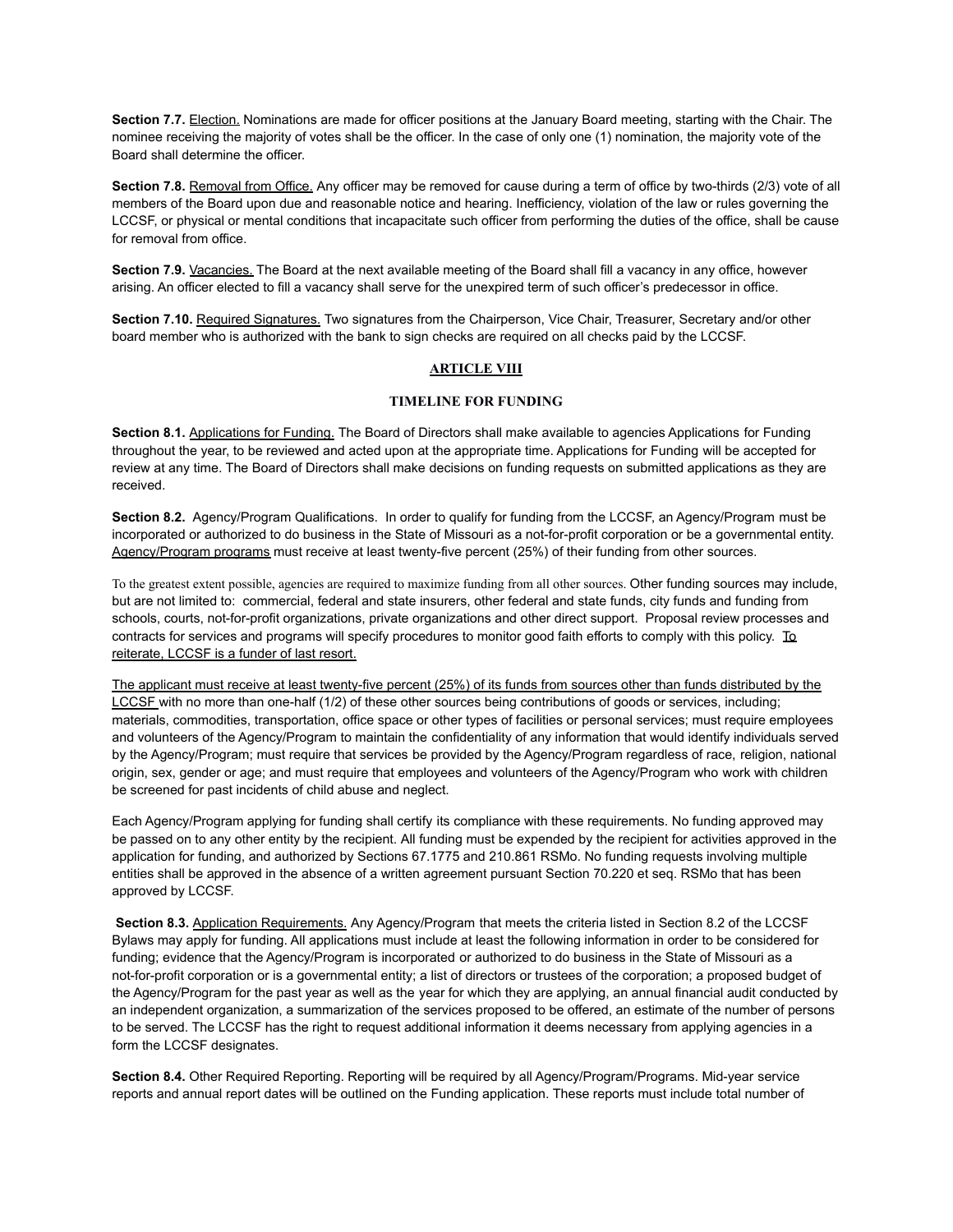individuals served, basic demographics, services provided, and referrals received from other agencies. Agencies must use LCCSF approved invoice form or otherwise approved invoice with exact information.

LCCSF Executive Director reserves the right for unannounced site visits to conduct oversight of payment for invoice charges.

An Agency/Program that receives funds from the LCCSF must submit a copy of its annual financial audit within 4 months after the close of that Agency/Program's fiscal year. The audit must be performed by an independent individual or firm licensed by the Missouri State Board of Accountancy. If the audit is not completed, a request for extension of the audit must be submitted to the LCCSF. If the Agency/Program shows good cause why the Agency/Program cannot submit the audited financial statement, the LCCSF shall make an award contingent upon the submission of the audit. The funds may be allocated and may not be disbursed until the audited financial statement is submitted to the LCCSF.

All funding provided shall be provided on a reimbursement basis. Agencies approved for funding shall submit proof of approved expenditures within thirty days of such expenditure with itemized invoices and proof of payment. LCCSF will review and approve or deny such reimbursement requests within 30 days of submittal. LCCSF may require additional documentation, and may in its sole discretion deny reimbursement of any inadequately documented request.

**Section 8.5** Submittal of Proposals. Any Agency/Program or entity requesting funding shall submit that request in the format approved by the Board from time to time for proposals. Incomplete proposals or proposals which violate the provisions of these bylaws, or of Sections 67.1775 and 210.861 RSMo will be rejected. Non-governmental agencies shall be required to submit proof of their registration with the State of Missouri as a not-for-profit entity, and proof of their qualification under Section 501(c) of the Internal Revenue Code.

# **ARTICLE IX**

### **CONFLICTS OF INTREST**

**Section 9.1.** Declaration of Policy. The proper operation of the LCCSF requires that board members and employees be independent, impartial and responsible to the people; that decisions and policy be made in the proper channels of the LCCSF structure; and not be used for personal gain; and that the public have confidence in the integrity of the LCCSF. In recognition of these goals, there is hereby established a procedure for disclosure by LCCSF members and the Executive Director/Coordinator of private financial or other interests in matters affecting the LCCSF.

**Section 9.2.** LCCSF Policies. The policies of the LCCSF shall adhere to applicable ethics laws in the State of Missouri.

As stated in the Conflict-of-Interest Policy, Board members and staff are required to complete an annual Conflict of Interest Disclosure Form pertaining to all currently funded partners and vendors. Board members must also disclose any potential conflict with agencies or venders submitting bids. Board members must disclose the following: Business or Investment; Employment; relationships or involvement with any Non-Profit Organizations; and any other disclosable interests, such as family member involvement with any currently funded partners or potential applicants.

**Section 9.3.** Members, Officers, and Employees. Each member, officer, and employee of the LCCSF shall adhere to applicable ethics laws.

**Section 9.4.** Questions. The Board may refer any question arising under ethics laws in relation to LCCSF policies or the actions of a member, officer, or employee to the appropriate authority within Lafayette County.

**Section 9.5.** Voting, Any Board member having a duality of interest or possible conflict of interest on any matter shall recuse themselves from discussion and voting procedures concerning that matter. The minutes of the meeting shall reflect that a disclosure was made.

**Section 9.6.** Employment. Individual Board members shall not be eligible for employment by the LCCSF within twelve (12) months of termination of service as a member of the Board. No person may be employed by the LCCSF if related within the fourth degree by blood or by marriage to any member of the Board.

**Section 9.7.** Other Relationships. Board members, officers, and employees shall not serve in any capacity, as an employee, or Board member with any Agency/Program that is directly funded by LCCSF funds.